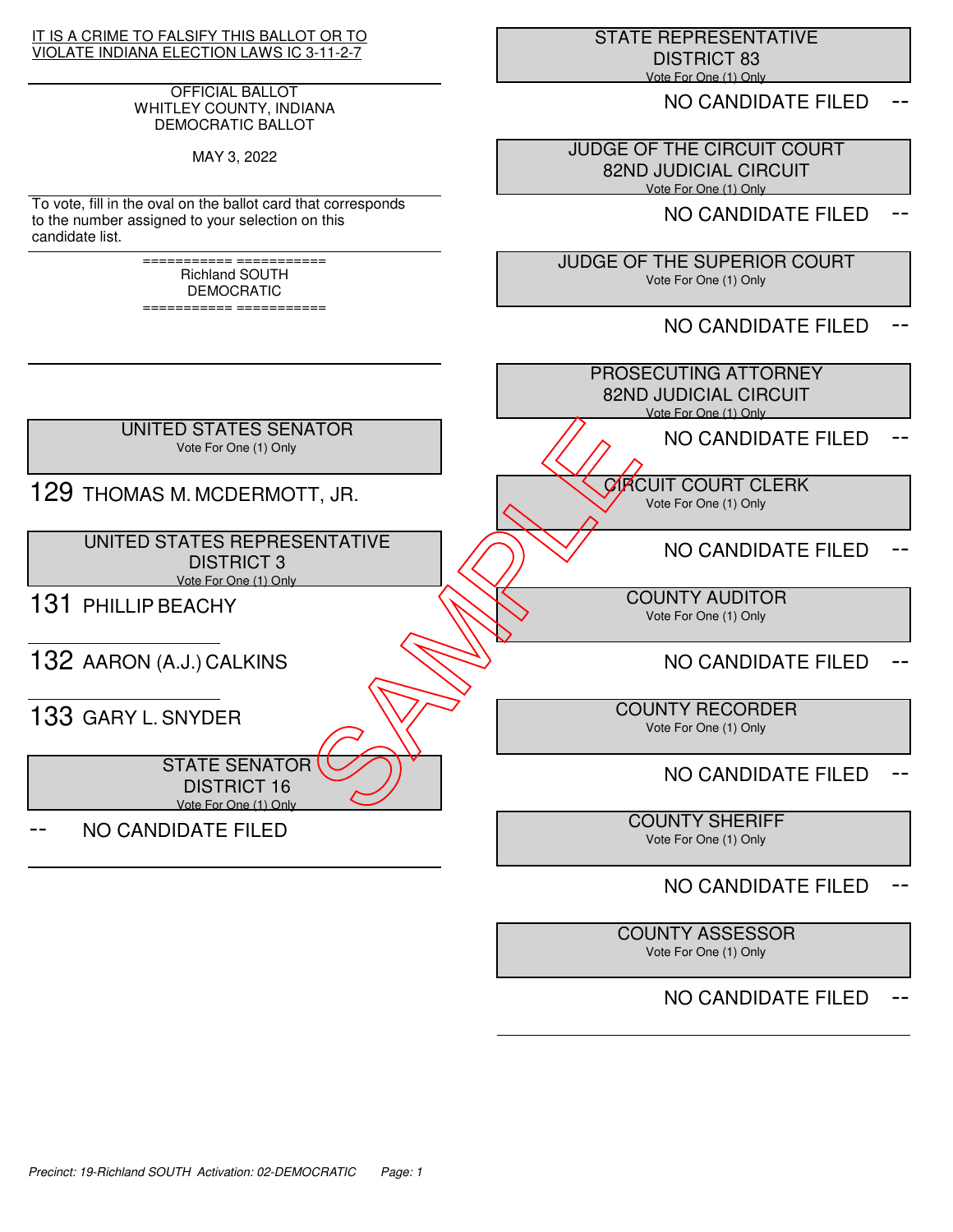## COUNTY COMMISSIONER DISTRICT 2 Vote For One (1) Only

162 ISAAC J (IKE) BEAM

 COUNTY COUNCIL MEMBER DISTRICT 4 Vote For One (1) Only

# NO CANDIDATE FILED

 RICHLAND TOWNSHIP TRUSTEE Vote For One (1) Only

## -- NO CANDIDATE FILED

 RICHLAND TOWNSHIP BOARD MEMBER Vote For Three (3) Only

-- NO CANDIDATE FILED